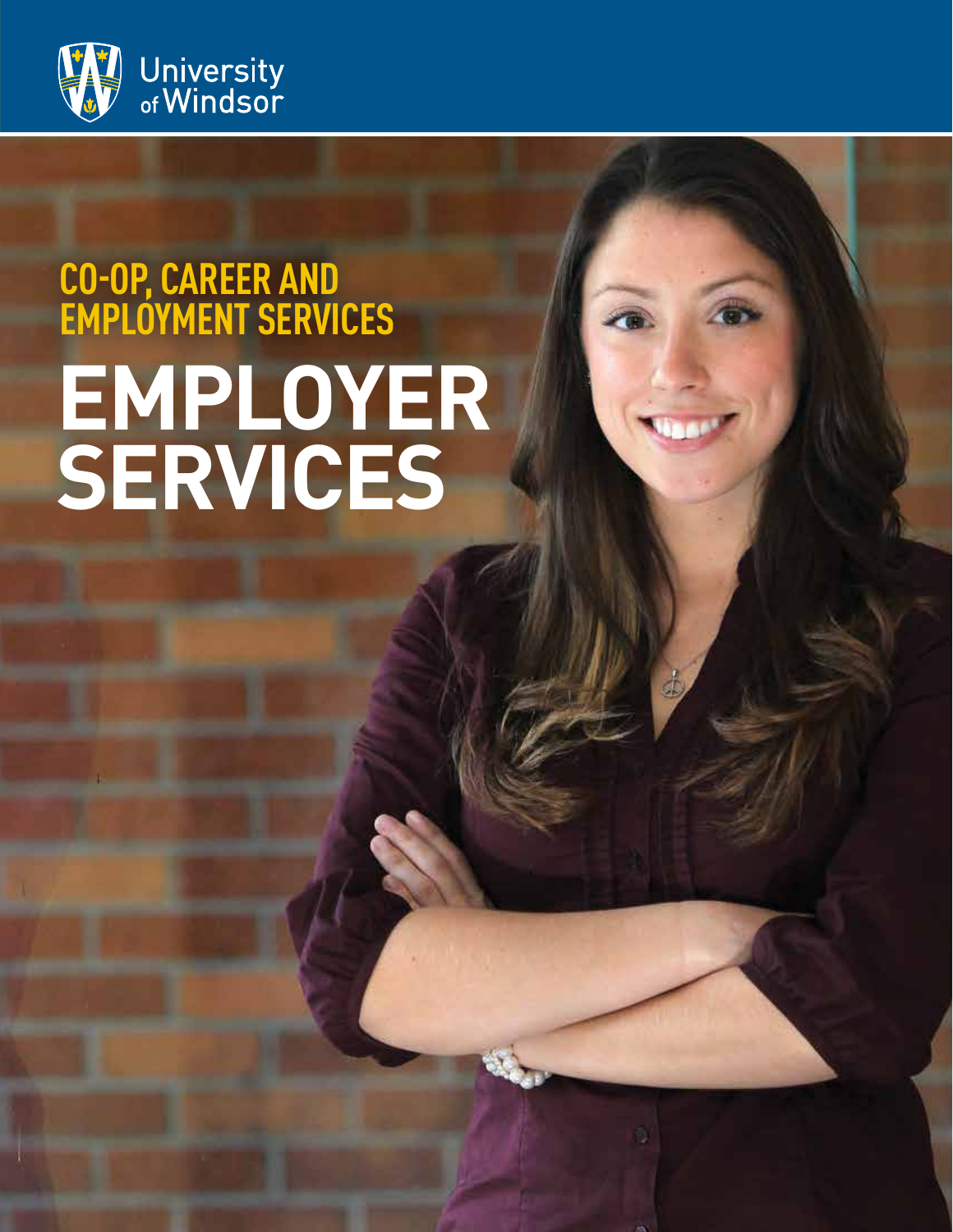### CO-OP, CAREER AND EMPLOYMENT SERVICES

# About Us

We are a "one-stop shop" for organizations looking to connect with and hire University of Windsor students and alumni. We are committed to assisting employers with streamlining the hiring process for co-op placements, internships, and for employment opportunities. We offer three major types of programs and services including; 1) Career and Employment Services, 2) Co-operative Education and 3) the Volunteer Internship Program (VIP). Find out more about our programs and services for employers at **www.hireawindsorstudent.com**

To post a position for University of Windsor students and recent grads, visit mySuccess at **https://success.uwindsor.ca** to create an account. If you have questions or need further assistance, please get in touch with one of our teams:

#### **Career and Employment Services**

This team focuses on coordinating on-campus recruitment activities and working with employers wishing to hire students and alumni for part-time, full-time, summer and contract positions.

(519) 253-3000, Ext. 3900 jobs@uwindsor.ca

#### **Co-operative Education**

This team works with employers to coordinate hiring students on a temporary basis through one of our many co-op programs.

(519) 253-3000, Ext. 3903 or 2508 cooped@uwindsor.ca **www.hireacoopstudent.com** 

#### **Volunteer Internship Program (VIP)**

This team works with non-profit and publicly funded organizations looking to recruit part-time volunteers through our unique program.

(519) 253-3000, Ext. 3559 vip@uwindsor.ca

# Contact Us

#### **Co-op Career and Employment Services**

University of Windsor 401 Sunset Avenue Windsor, ON Canada N9B 3P4 (519) 253-3000, Ext. 3895 cces@uwindsor.ca **www.uwindsor.ca/cces**



**On Facebook CCESUWindsor** 



**On Twitter**  @CCES\_UWindsor



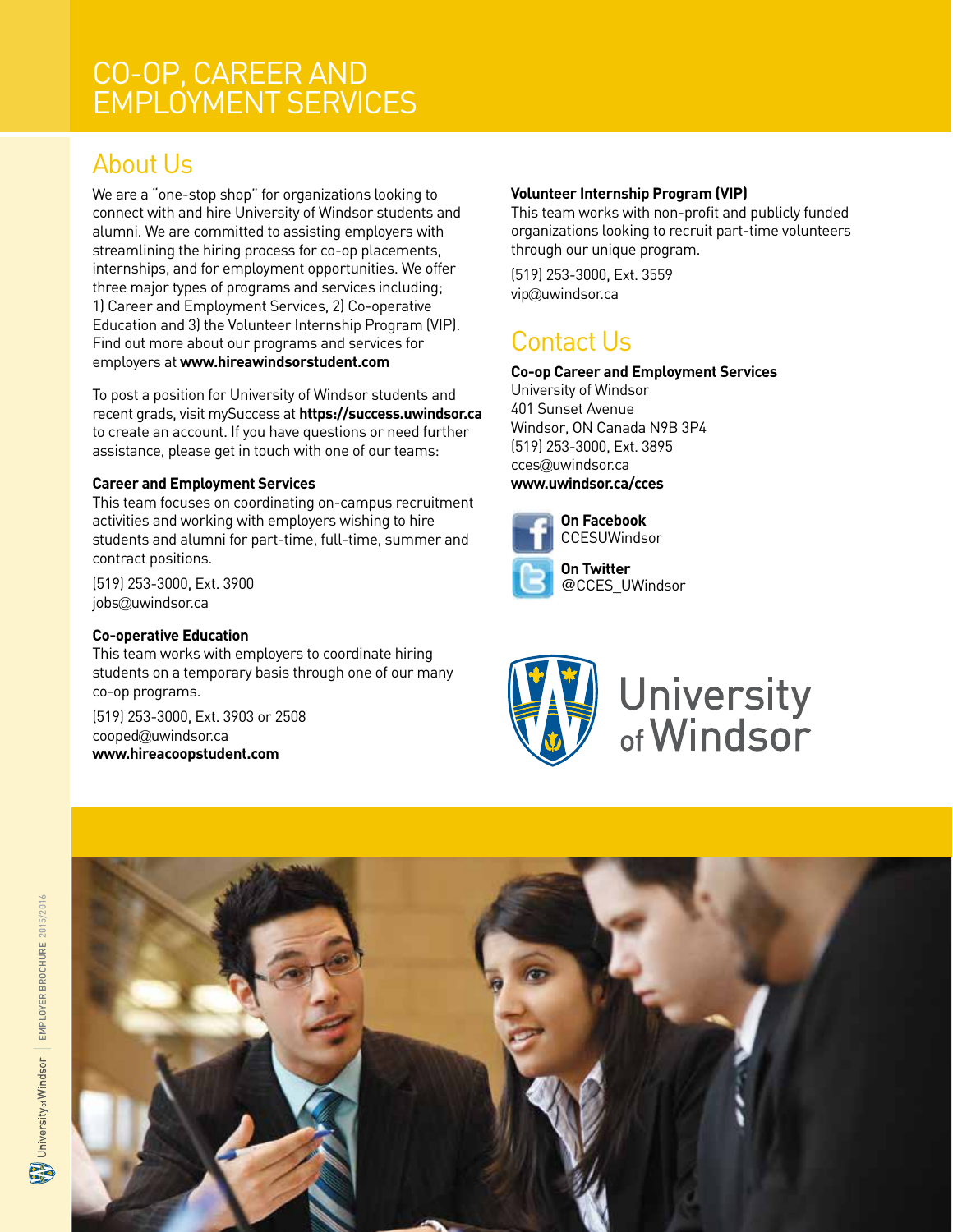# CAREER AND EMPLOYMENT SERVICES



Career and Employment Services is committed to connecting students and alumni with employers to encourage career growth and foster continued success.

#### Employers benefit from UWindsor's Career and Employment Services in many ways:

#### **Job Postings:**

- Post and manage job opportunities online (full-time, part-time, summer, volunteer, intern or contract)
- Review current applications
- Application document collection: Upon request, we will collect applications and email them to you

#### **Events:**

- Job Fair: Held in January, jointly hosted with St. Clair College for employers who are actively recruiting Registration and event details are available in August and can be accessed via **www.uwindsor.ca/success**
- Education Career Fair: We work closely with the Faculty of Education to co-ordinate a recruitment event each January for teacher candidates

#### **On Campus:**

- On-campus interview rooms: If you have posted an opportunity with us, we offer on-campus interview rooms on a first-come, first-served basis
- Information sessions: Allow you to speak directly to students from either specific faculties or all majors in a classroom-style setting

#### **Other Activities Available Upon Request**

We are happy to work with you to develop customized events or services to help you connect with UWindsor candidates for your organization's job opportunities.

#### **What is Your First Step?**

Create an employer account on our mySuccess system by visiting: **https://success.uwindsor.ca.** If you contact our office, we are more than happy to assist you with this process.

We provide career and employment services for students and alumni in any area of study at the University of Windsor. As part of our mandate, we work with the Odette School of Business and the Faculty of Law's Career Service Teams to provide seamless career support to employers.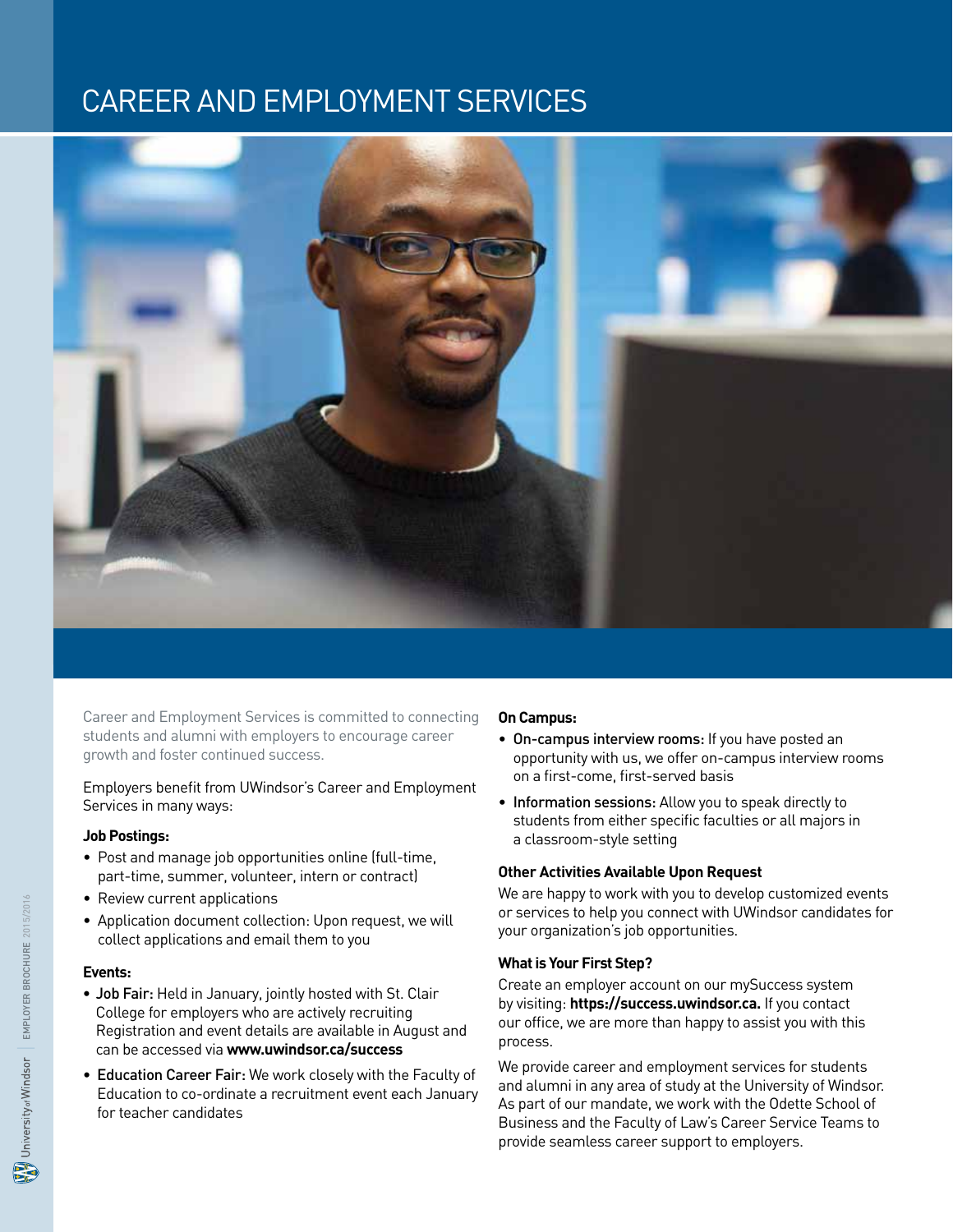# CO-OPERATIVE EDUCATION

Co-operative education combines academic education with full-time, paid work experience related to a student's area of study. Our programs integrate two to four years of study with one to four work placements. Placements are typically 16 weeks in length but longer placements are available. Students are available every term.

# Co-op Programs at UWindsor

#### **Engineering (Undergraduate and Graduate)**

- Civil
- Electrical
- Environmental
- Industrial (Business option available)
- Mechanical (Aerospace, Automotive, Environmental, and Materials options available)

#### **Kinesiology**

- Movement Science
- Sport Management

#### **Odette School of Business**

- Areas of study include: Accounting, Finance, Human Resources, Management Science, Marketing, and Strategy and Entrepreneurship
- Business/Computer Science (double major)

#### **Science**

- Computer Science (undergraduate and graduate)
- Physics (High Technology and Medical options available)

#### **Advantages of Your Participation**

- Students are pre-screened for academic and personal strengths
- Ready access to motivated and enthusiastic personnel for short-term projects, special assignments, seasonal variations, and employment peaks
- The Ontario Co-operative Education Tax Credit provides employers located in Ontario with a refundable tax credit as an added incentive
- Cost-effective alternative since the expense of hiring a co-op student is often less than other types of employees
- Students bring innovation and fresh perspectives
- Students participate in professional development activities in preparation for work terms
- Opportunity to establish recruitment channels and evaluate students for possible future employment

### How to Get Started

#### **Three Easy Steps:**

- 1. Post your position on our on-line job posting system, mySuccess (**https://success.uwindsor.ca**)
- 2. Conduct interviews (in person, on campus, at your site, or through Skype or by phone)
- 3. Specify hiring preferences

Contact us for detailed information or any other support you might require. Our team is like no other in its commitment to customer service. We are available during every step of the process. Just ask!

#### **What We Need From You:**

As the work term progresses, there are four evaluation points where we ask for your assistance with:

- Learning objectives
- Work term assessment
- Final evaluation
- Work term report evaluation

#### **Criteria for Participation**

- Full-time, paid employment
- Tasks related to academic program of study
- Supervision and performance evaluation

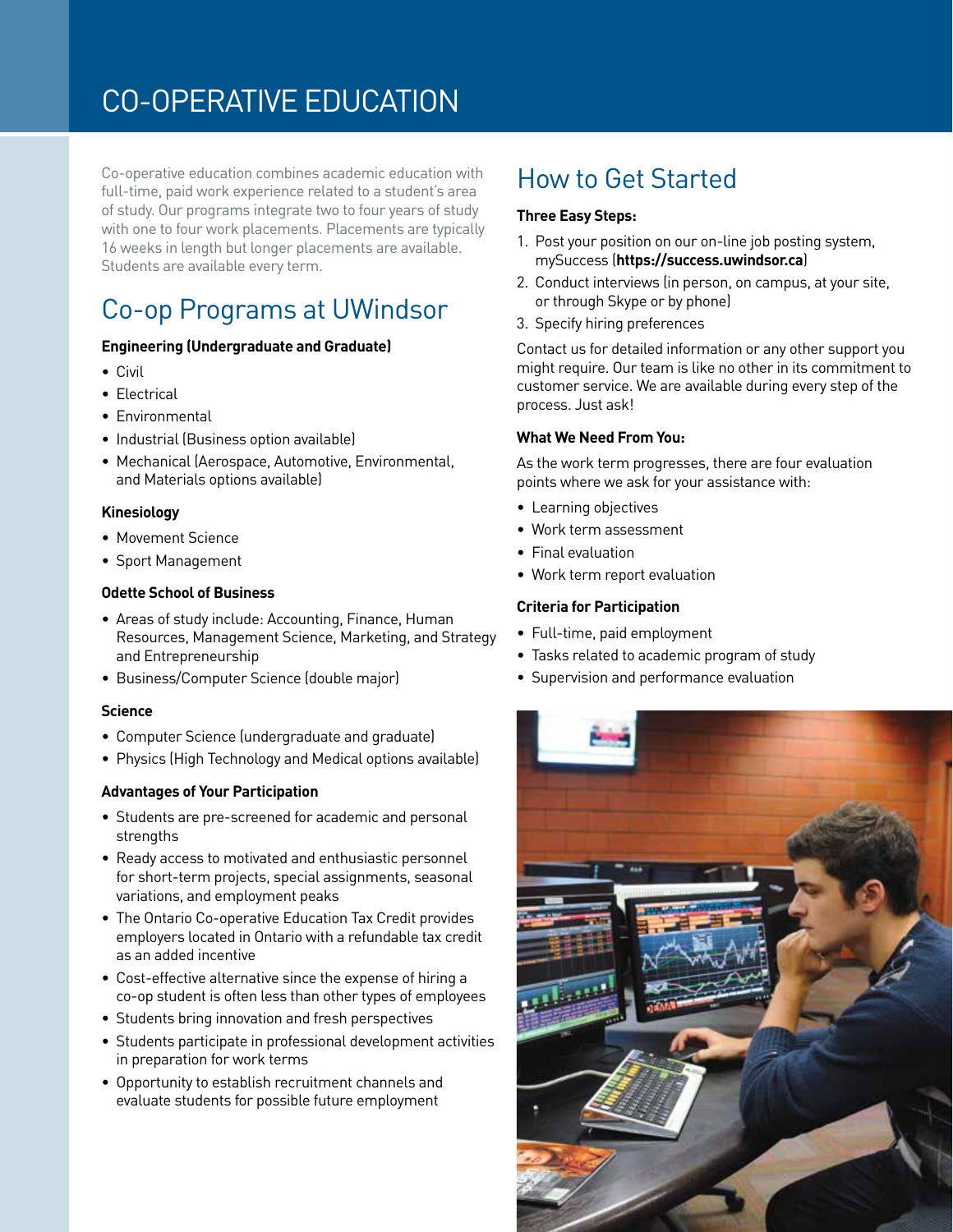### VOLUNTEER INTERNSHIP PROGRAM

Volunteer Internship Program (VIP) is a mutually beneficial program that connects not-for-profit and publicly funded organizations with UWindsor students for volunteer placements of 40+ hours over 8-10 weeks. The program is available year round.

### What Kind of Students Can You Recruit?

- Students who are self-motivated, organized and professional
- Students from any UWindsor program but especially from the Faculty of Arts, Humanities and Social Science; Odette School of Business and the Faculty of Science

### Benefits to You

To ensure the best possible experience for both employer and student, we will:

- Prescreen candidates to ensure you receive highly motivated volunteers
- Match you with a student based on your expectations
- Monitor their progress and skill development

### Our Students Will:

- Provide fresh perspectives
- Assist with day-to-day activities or special projects
- Be invested in the opportunity for hands-on learning
- Fulfill various positions based on your organizational needs

# Find Out More

Get started on mySuccess at **https://success.uwindsor.ca**